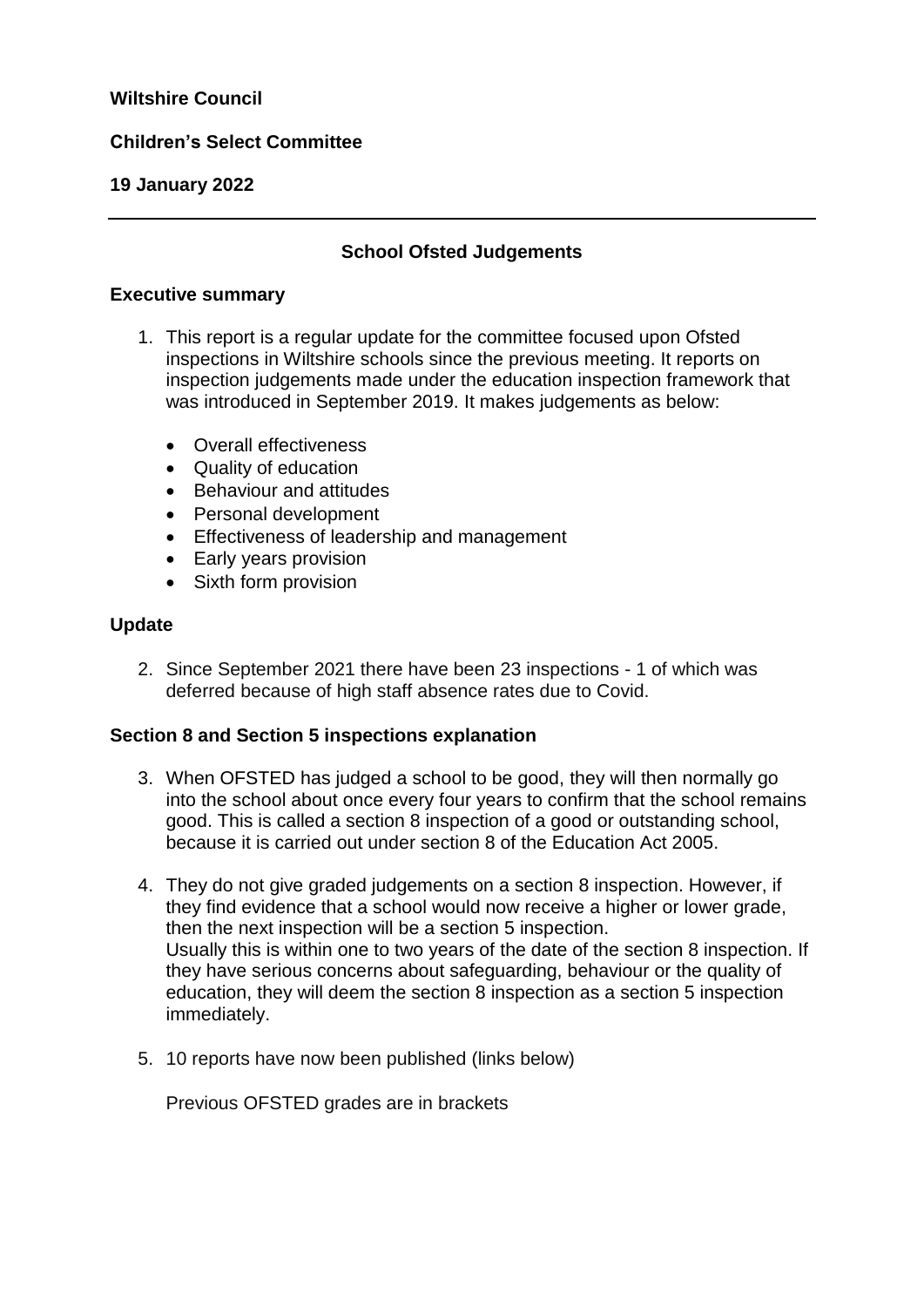| School name<br>(web address to access Ofsted report<br>below)                                             | Status     | Date of inspection               | OE (previous)         | Quality of education | Behaviour & attitudes | Personal development | management<br>Leadership & | Early years provision | Sixth form provision |
|-----------------------------------------------------------------------------------------------------------|------------|----------------------------------|-----------------------|----------------------|-----------------------|----------------------|----------------------------|-----------------------|----------------------|
| <b>Studley Green Primary School</b><br>Ofsted   Studley Green Primary School                              | Maintained | SECTION <sub>5</sub><br>14/09/21 | G<br>(RI)             | G                    | G                     | G                    | G                          | G                     | n/a                  |
| St Thomas A Beckett<br>Ofsted   St Thomas à Becket Church of<br><b>England Aided Primary School</b>       | Maintained | 22/09/2021<br>SECTION 8          | G<br>(G)              |                      |                       |                      |                            |                       |                      |
| Alderbury and West Grimstead<br>Ofsted   Alderbury and West Grimstead<br>Church of England Primary School | Maintained | 28/09/2021<br>SECTION 5          | <b>RI</b><br>(RI)     | R <sub>l</sub>       | G                     | G                    | R <sub>l</sub>             | G                     |                      |
| St John's C of E Primary, Warminster<br>Ofsted   St John's CofE School                                    | Academy    | 05/10/2021<br>SECTION 5          | G                     | G                    | G                     | G                    | G                          | G                     |                      |
| Christ the King Catholic Primary,<br>Amesbury<br>Ofsted   Christ The King Catholic School,<br>Amesbury    | Maintained | 06/10/2021                       | R <sub>l</sub><br>(1) | R <sub>l</sub>       | R <sub>l</sub>        | R <sub>l</sub>       | R <sub>l</sub>             | R <sub>l</sub>        |                      |
| Nursteed Community Primary<br><b>Ofsted   Nursteed Community Primary</b><br>School                        | Maintained | 02/11/2021<br>SECTION 8          | G<br>(G)              |                      |                       |                      |                            |                       |                      |
| Holy Trinity C of E Primary, Calne<br>Ofsted   Holy Trinity Church of England<br>Academy                  | Academy    | 03/22/2021<br>SECTION 8          | G<br>(G)              |                      |                       |                      |                            |                       |                      |
| Kings Lodge Community<br>Ofsted   Kings Lodge Primary School                                              | Maintained | 03/11/2021<br>SECTION 8          | G<br>(G)              |                      |                       |                      |                            |                       |                      |
| St Sampsons Primary<br>Ofsted   St Sampson's Church of England<br><b>Primary School</b>                   | Maintained | 09/11/2021<br>SECTION 8          | G<br>(G)              |                      |                       |                      |                            |                       |                      |
| Harnham Junior School<br>Ofsted   Harnham Church of England<br><b>Controlled Junior School</b>            | Maintained | 09/11/2021<br>SECTION 8          | G<br>(G)              |                      |                       |                      |                            |                       |                      |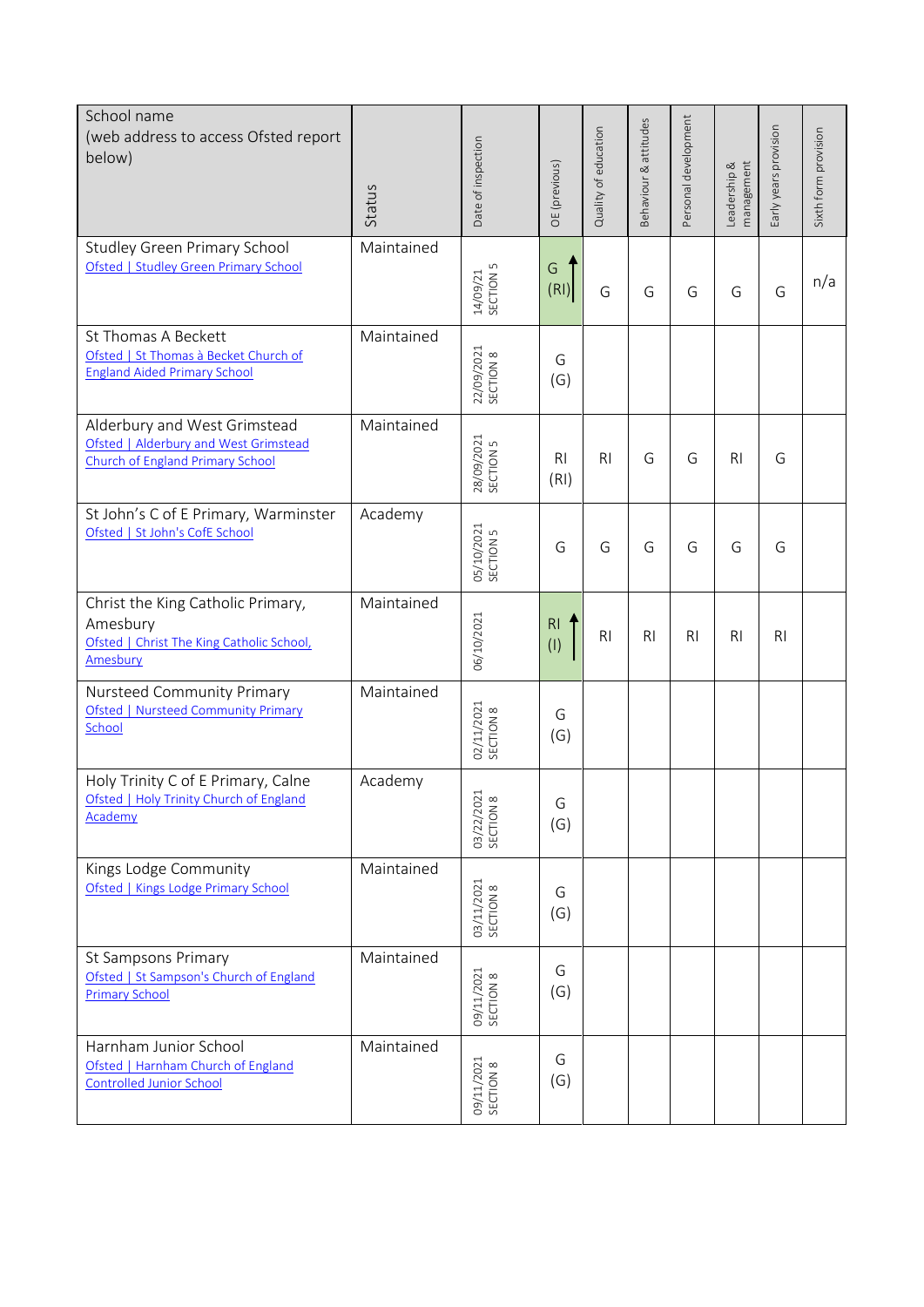- 6. **Studley Green Primary School** is a positive outcome as the school was previously judged as 'requires improvement', the report identifies the strong leadership and the inclusive nature of the school. Significant support was provided from the school effectiveness team which has supported the recognised improvements. The school has a special educational needs resource base as well as a high percentage of children receiving free school meals and again, provision for these pupils is reflected in the positive report.
- *7.* **Christ the King Catholic Primary** is also a positive outcome as the school was previously judged to be 'inadequate'. The inspector comments in the report *'There have been significant staffing changes since the previous inspection. This has slowed the pace of improvement. However, in the last year, leaders have worked with determination to halt the decline and put things right. Their hard work is paying off...'*

This school also has a resource base, and these pupils feel fully included within the school. Again, the school effectiveness team have provided intensive support to the executive headteacher and governing board to ensure that school improvement has remained a priority.

- 8. **Alderbury and West Grimstead Primary** remained 'Requires Improvement' overall, however 'behaviour and attitudes', 'personal development', and 'early years provision' were judged to be 'Good'. This school has also had a high staff turnover, and again this has slowed the rate of school improvement across the school. The inspection was also early on in term 1 – which unfortunately did not allow new staff enough time to develop their subject leadership skills. The school and governors did, however, accurately identify this and are well placed to move the school forward with continued support from school effectiveness.
- 9. All other schools have remained as Good, and none have declined which is an extremely positive picture within the context of the Covid pandemic and all the challenges that schools have faced.

## **School graded as Good or Outstanding**

| By schools                 | Primary |        | Secondary      |          | Special        |          |  |
|----------------------------|---------|--------|----------------|----------|----------------|----------|--|
|                            | No.     | %      | No.            | %        | No.            | %        |  |
|                            | 19      |        |                | 12.9     | $\Omega$       | 0        |  |
| Outstanding                |         | 9.5    | $\overline{4}$ |          |                |          |  |
|                            |         | 71.5   |                |          |                |          |  |
| Good                       | 143     |        | 20             | 64.5     | 4              | 66.7     |  |
| Requires Improvement       | 30      | 15     | 6              | 19.4     | 12             | 33.3     |  |
| Inadequate                 | 7       | 3.5    | 1              | 3.2      | $\Omega$       | $\Omega$ |  |
| Not yet inspected (U)      | 1       | 0.5    | $\Omega$       | $\Omega$ | $\Omega$       | 25       |  |
| <b>Outstanding or Good</b> | 165     | 81     | 24             | 77.4     | $\overline{4}$ | 66.7     |  |
| (previous)                 | (160)   | (80)   |                | (83)     | (2)            | (50)     |  |
|                            |         | (79.1) |                | (80.0)   |                | (66.7)   |  |

10.**Table 1: Published Ofsted outcomes for Wiltshire schools, by school type.**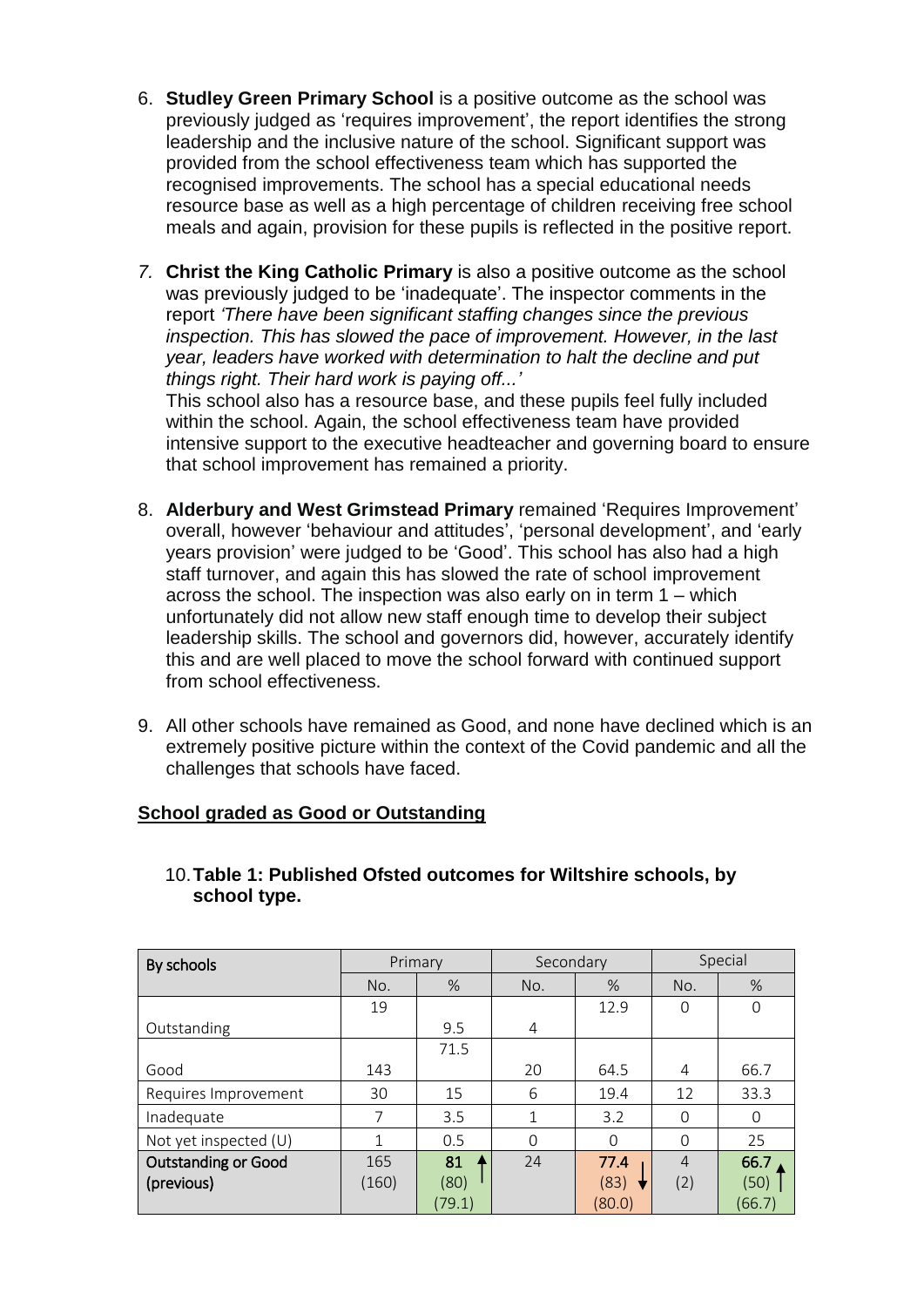|     | 200 |       |                 |       |   |       |
|-----|-----|-------|-----------------|-------|---|-------|
| All |     | 100.0 | $\bigcap$<br>ᇰᆂ | 100.0 | ◡ | 100.0 |

## 11.**Table 2: Ofsted Inspection Outcomes Over time – National, South West Region and Wiltshire**

Source: External data - Ofsted Management State funded school inspections and outcomes: management information - GOV.UK (www.gov.uk)

| Good and<br>outstanding<br>schools (ALL)<br>(%) | England | SW | Wiltshire |
|-------------------------------------------------|---------|----|-----------|
| Oct-21                                          | 86      | 82 | 81        |
| $Jul-21$                                        | 86      | 82 | 81        |
| $Jan-20$                                        | 86      | 83 | 80        |
| $Oct-19$                                        | 86      | 83 | 80        |
| Jul-19                                          | 86      | 83 | 80        |
| May-19                                          | 85      | 82 | 80        |
| Mar-19                                          | 85      | 83 | 80        |
| Feb-19                                          | 85      | 83 | 82        |
| Jan-19                                          | 85      | 83 | 82        |
| Dec-18                                          | 85      | 83 | 82        |
| <b>Nov-18</b>                                   | 86      | 83 | 82        |
| $Oct-18$                                        | 86      | 83 | 82        |
| Sep-18                                          | 86      | 83 | 82        |
| Aug-18                                          | 86      | 83 | 82        |
| Aug-17                                          | 87      | 87 | 87        |
| Aug-16                                          | 86      | 89 | 90        |
| Aug-15                                          | 82      | 85 | 86        |



12.The picture for Wiltshire overall continues to improve from the lowest point in March 2019. Wiltshire has improved slightly by 0.1% to 81.1% schools graded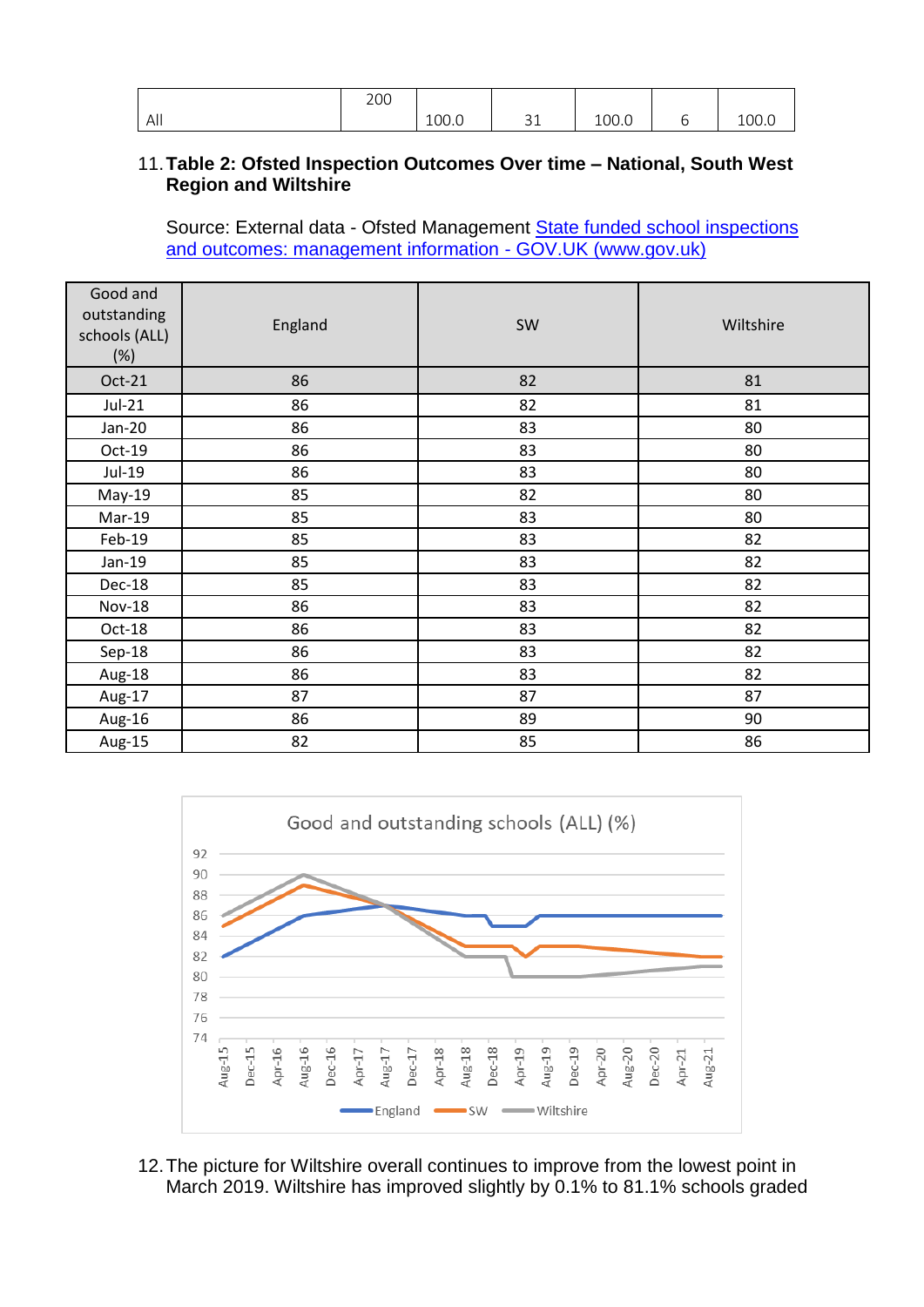Good or Outstanding, the South West as a whole has improved by 0.6% (to 82.6%) and England as a whole at 86.5%, an improvement of 0.5%.

- 13.Although we would like to see more rapid progress, both the school effectiveness team and OFSTED inspectors have recognised the huge disruption schools have faced and continue to face. Many schools recently inspected may have remained at the same grade, however the contents of the reports recognises that leaders have continued to strive to improve their schools.
- 14.A positive comparison with our statistical neighbours can be seen through the percentage of schools judged to be 'Inadequate'. Currently 3.5% of Wiltshire schools are graded as 'I'. Nationally this is 3.4% and the South West being higher at 4.5%. Wiltshire therefore has fewer children and young people attending inadequate schools than the Southwest as a whole, and is in line with the national picture.
- 15.School Effectiveness have focussed their support and resources in a targeted manner to ensure that schools judged to be inadequate are quickly turned around. The team has also focussed support on those schools waiting for inspections – feedback from schools who have been inspected has been positive. Leaders have been clear that the support since September has been instrumental in developing their leaders at all levels so a Good grade can be achieved, even during such current challenging circumstances.
- 16.We have also focussed support and resources for all schools 'in the window' of inspection- again to identify any support needs and to ensure that the school leaders are confident when working through the inspection experience. Due to this deeper understanding of schools, our judgements of schools have accurately matched the OFSTED outcomes and those of the school's own self-evaluation. With this accurate understanding the school effectiveness team can work alongside schools to target support in a timely manner.

## **Conclusion**

- 17.The work started in August 2021 through the robust risk assessment allowed us to identify and target support early in September. The impact of this is seen through the schools either remaining GOOD or improving when inspected.
- 18.The accuracy of the school effectiveness judgements of schools has mirrored these inspections. School Improvement Advisors and Regional Excellence and Improvement leads have been able to develop support plans that are flexible and timely alongside school leaders and governing bodies. Feedback from schools identifies this support as being instrumental in their success.
- 19.Relationships between the school improvement team and our maintain schools remain positive and supportive. We continue to support academies through our traded service, as well as offering all schools Safeguarding advice, guidance, and support. This is a core piece of work.